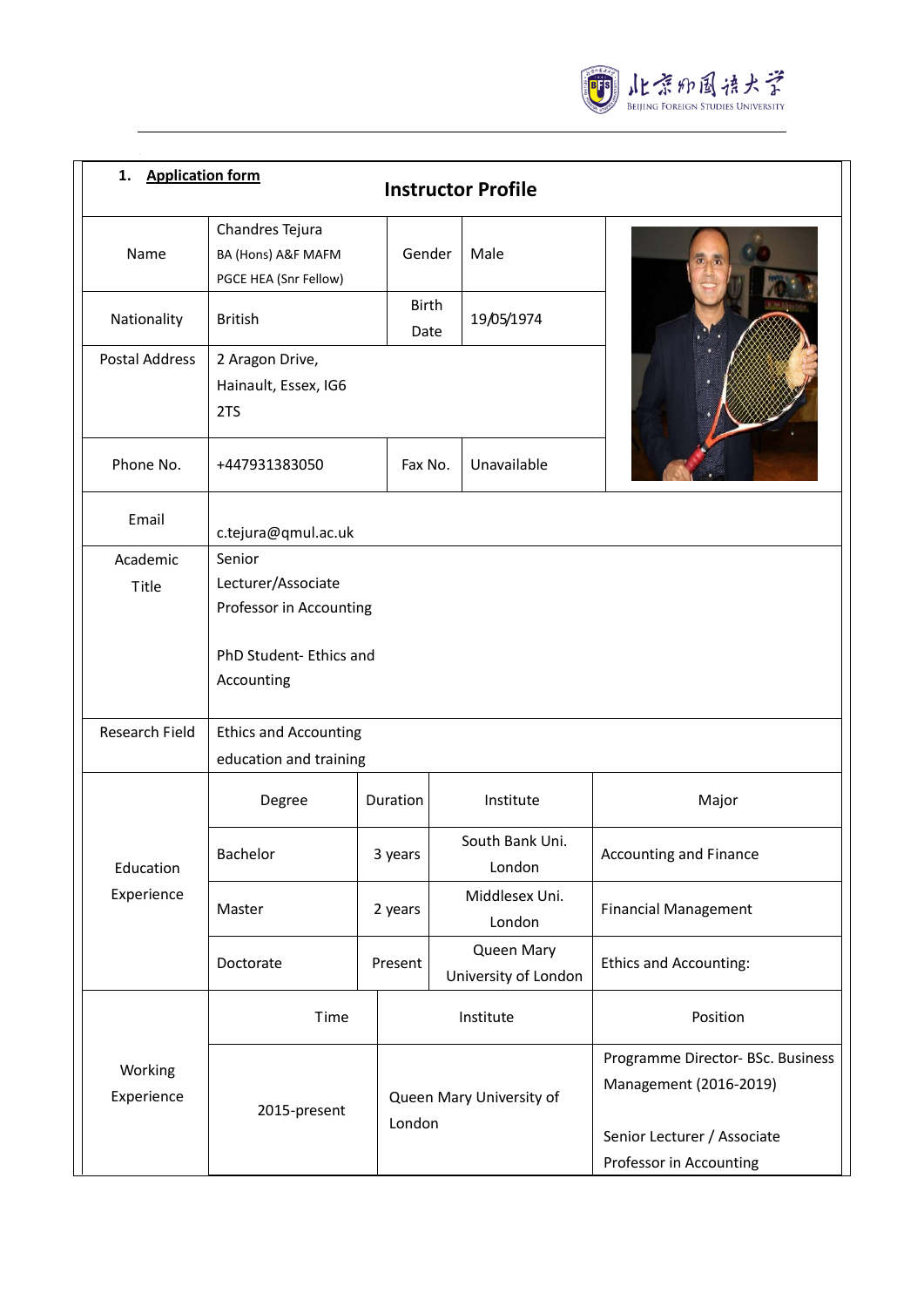

| 2001-2015            | London Metropolitan<br>University                                                       | Senior Lecturer, Management<br>Accounting. Course Leader-<br><b>Accounting and Business</b><br>Management |
|----------------------|-----------------------------------------------------------------------------------------|-----------------------------------------------------------------------------------------------------------|
| 1997-2001            | Mid Kent College of Higher &<br><b>Further Education</b><br><b>Business School Kent</b> | Lecturer, Management Accounting                                                                           |
| See CV for<br>others |                                                                                         |                                                                                                           |
|                      |                                                                                         |                                                                                                           |
|                      |                                                                                         |                                                                                                           |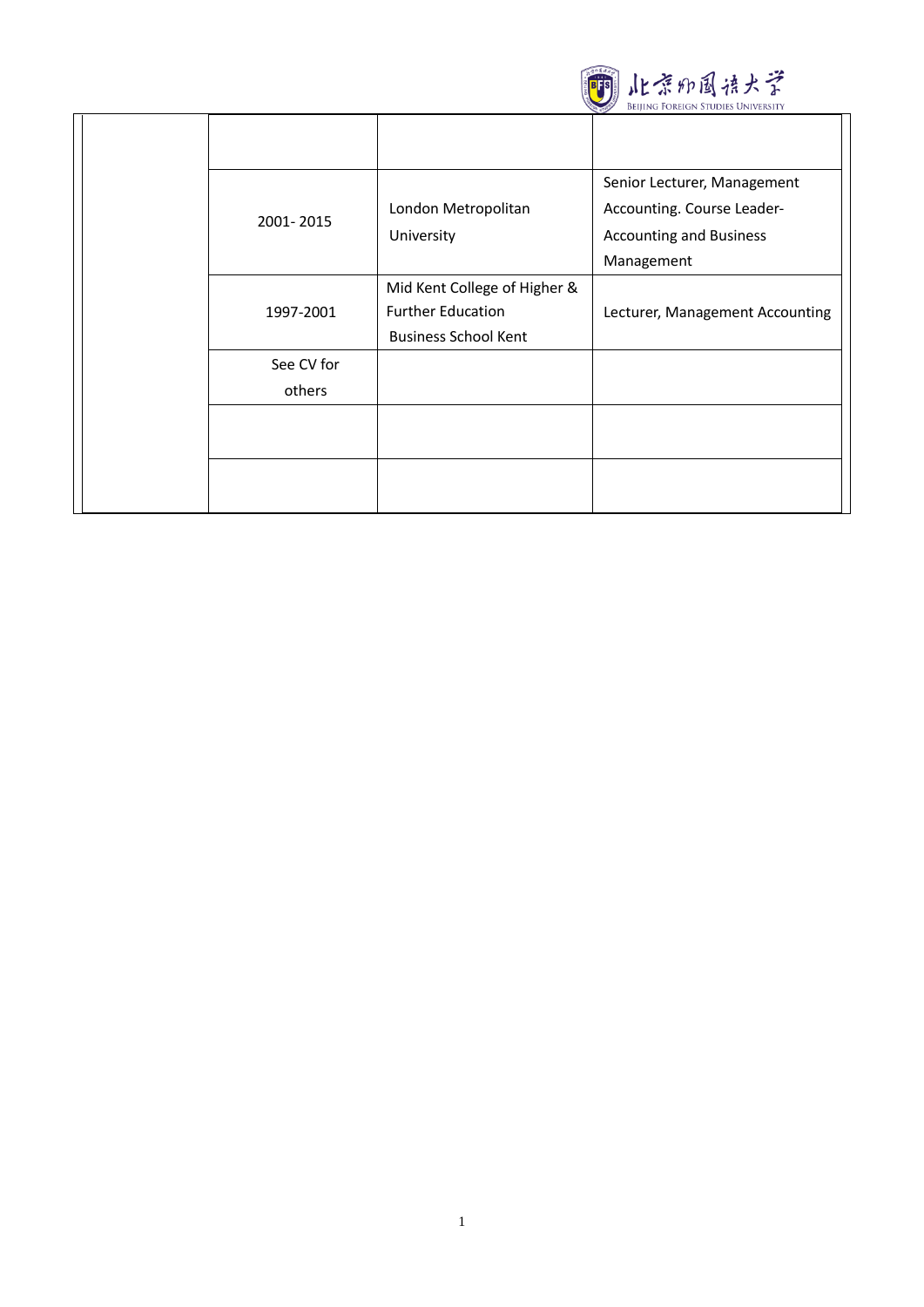

|                | <b>Membership of Professional Bodies and Learned Societies</b>                                                       |
|----------------|----------------------------------------------------------------------------------------------------------------------|
|                | Senior fellow of the HEA (Higher Education Academy), since 2015                                                      |
|                | Member of BAFA (British Accounting and Finance Association), since 2005                                              |
|                | Member of BAM (British Academy of Management), since 2014                                                            |
|                | Member of the Centre for Corporate Responsibility and Sustainable Development, since 2012                            |
|                | Member of Net Impact, since 2014                                                                                     |
|                | Member of Association of International Accountants, since 2008                                                       |
|                | Member of Social Responsibility Review Network, since 2006                                                           |
|                | Member of BAA Academic membership, since 2004                                                                        |
|                | Regular attendee and participant of Management Accounting Research Group (MARG), LSE.                                |
|                |                                                                                                                      |
|                | <b>Research and scholarly activity</b>                                                                               |
|                | 1. Current PhD area: Ethics and Accounting- Is there too much emphasis on Profit                                     |
|                | Maximisation at the expense of Ethics.                                                                               |
|                | 2. Current working paper: Ethics and Accounting: How it can change the World.                                        |
|                | 'Managing, engaging and networking with students via Facebook.' Published in Financial                               |
|                | Management, CIMA, June, 2009                                                                                         |
|                | 3. Research paper 1: 'Literature review of management accounting and marketing in relation                           |
|                | to brands.' Presented at the LMBS Research Conference (2008)                                                         |
| Major          | 4. Research paper 2: 'The reporting of intangibles: a U.K comparison' presented at the South                         |
| Achievements   | East Accounting Group, UK (2004), Athens Institute for Education and Research, annual conf.                          |
| (Publications) | Greece (2004) and American Academy of Accounting and Finance, annual conf. USA, (2005).                              |
|                | <b>Public output from research and scholarly activity</b>                                                            |
|                | 1. Co-wrote CIMA paper 9: Management Accounting for Decision Making, Foulks Lynch                                    |
|                | Publications-2002                                                                                                    |
|                | 2. Drury, C.: Management and Cost Accounting. Technical reader and evaluator for 4 <sup>th</sup> and 5 <sup>th</sup> |
|                | edition                                                                                                              |
|                | 3. Horngren et al.: Management and Cost Accounting.                                                                  |
|                | $\boldsymbol{u}$<br>$\mathcal{U}$<br>$\boldsymbol{u}$                                                                |
|                | 4. Contributed to three chapters in: 'E-Business and E-Commerce Management', Chaffey, D,                             |
|                | 2004, as well as general editing and content analysis.                                                               |
|                | 5. 'Divided we stand, United we fall: The inter-relationship between management accounting                           |
|                | and marketing.'American Academy of Accounting and Finance, Cabell journal, 2005, New                                 |
|                | Orleans.                                                                                                             |
|                | 6. Managing, engaging and networking with students via Facebook.' Published in Financial                             |
|                | Management, CIMA, June, 2009                                                                                         |
|                | 7. Technical reader and editor for 5 chapters of Managerial Accounting by Balakrishnan,                              |
|                | Sivaramakrishnan and Sprinkle, John Wiley, 2010.                                                                     |
|                | 8. Technically read and edited five chapters of Management Accounting by J. Burns et al, Jan                         |
|                | 2013, McGraw-Hill.                                                                                                   |
|                | 9. Contributed to 4 entries in the 'Dictionary of Corporate Social Responsibility', to be                            |
|                | published late 2014 by Idowu.                                                                                        |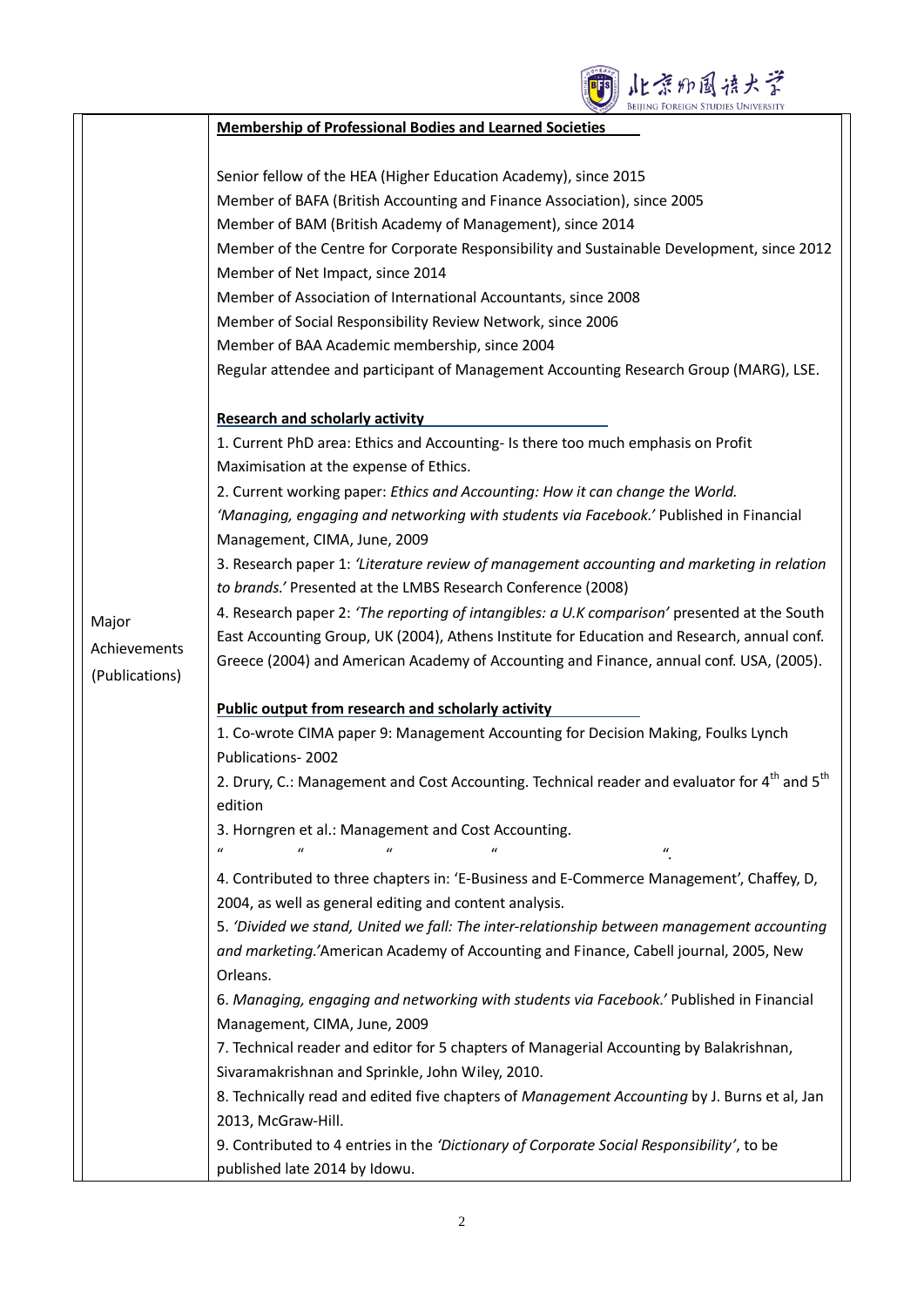| 北京加国语大学<br>Beiling Foreign Studies University                                                                                                                                                                                                                                                                                                                                                                                                                                      |        |
|------------------------------------------------------------------------------------------------------------------------------------------------------------------------------------------------------------------------------------------------------------------------------------------------------------------------------------------------------------------------------------------------------------------------------------------------------------------------------------|--------|
| 10. Chapter titled 'Accounting education and CSR in developing countries - the case of India.'                                                                                                                                                                                                                                                                                                                                                                                     |        |
| This is a joint chapter written with Dr. Girardi. Book: 'Development-Oriented Corporate Social                                                                                                                                                                                                                                                                                                                                                                                     |        |
| Responsibility: Locally-led Initiatives in Developing Economies.' Editors: Jamali, Karam and                                                                                                                                                                                                                                                                                                                                                                                       |        |
| Blowfield. Greenleaf Publishing, 2015                                                                                                                                                                                                                                                                                                                                                                                                                                              |        |
|                                                                                                                                                                                                                                                                                                                                                                                                                                                                                    |        |
|                                                                                                                                                                                                                                                                                                                                                                                                                                                                                    |        |
|                                                                                                                                                                                                                                                                                                                                                                                                                                                                                    |        |
|                                                                                                                                                                                                                                                                                                                                                                                                                                                                                    |        |
|                                                                                                                                                                                                                                                                                                                                                                                                                                                                                    |        |
|                                                                                                                                                                                                                                                                                                                                                                                                                                                                                    |        |
|                                                                                                                                                                                                                                                                                                                                                                                                                                                                                    |        |
|                                                                                                                                                                                                                                                                                                                                                                                                                                                                                    |        |
|                                                                                                                                                                                                                                                                                                                                                                                                                                                                                    |        |
|                                                                                                                                                                                                                                                                                                                                                                                                                                                                                    |        |
|                                                                                                                                                                                                                                                                                                                                                                                                                                                                                    |        |
|                                                                                                                                                                                                                                                                                                                                                                                                                                                                                    |        |
|                                                                                                                                                                                                                                                                                                                                                                                                                                                                                    |        |
|                                                                                                                                                                                                                                                                                                                                                                                                                                                                                    |        |
|                                                                                                                                                                                                                                                                                                                                                                                                                                                                                    |        |
|                                                                                                                                                                                                                                                                                                                                                                                                                                                                                    |        |
|                                                                                                                                                                                                                                                                                                                                                                                                                                                                                    |        |
|                                                                                                                                                                                                                                                                                                                                                                                                                                                                                    |        |
|                                                                                                                                                                                                                                                                                                                                                                                                                                                                                    |        |
|                                                                                                                                                                                                                                                                                                                                                                                                                                                                                    |        |
|                                                                                                                                                                                                                                                                                                                                                                                                                                                                                    |        |
|                                                                                                                                                                                                                                                                                                                                                                                                                                                                                    |        |
|                                                                                                                                                                                                                                                                                                                                                                                                                                                                                    |        |
|                                                                                                                                                                                                                                                                                                                                                                                                                                                                                    |        |
| In 2018, Chandres Tejura successfully delivered a course at BFSU summer School. The                                                                                                                                                                                                                                                                                                                                                                                                |        |
| experience was an enlightening experience for Chandres and the students. 10 students signed                                                                                                                                                                                                                                                                                                                                                                                        |        |
| up to the course, including 2 from abroad (France and South Korea). A student survey                                                                                                                                                                                                                                                                                                                                                                                               |        |
| conducted by Chandres at the end of the course showed an overall score of 4.5 out of 5.0.                                                                                                                                                                                                                                                                                                                                                                                          |        |
|                                                                                                                                                                                                                                                                                                                                                                                                                                                                                    |        |
| Chandres is a Senior Lecturer/Associate Professor in Accounting Queen Mary University of                                                                                                                                                                                                                                                                                                                                                                                           |        |
| London. Before joining QMUL, Chandres held the position of Senior Lecturer in Management                                                                                                                                                                                                                                                                                                                                                                                           |        |
|                                                                                                                                                                                                                                                                                                                                                                                                                                                                                    | Others |
| tenure.                                                                                                                                                                                                                                                                                                                                                                                                                                                                            |        |
|                                                                                                                                                                                                                                                                                                                                                                                                                                                                                    |        |
|                                                                                                                                                                                                                                                                                                                                                                                                                                                                                    |        |
|                                                                                                                                                                                                                                                                                                                                                                                                                                                                                    |        |
|                                                                                                                                                                                                                                                                                                                                                                                                                                                                                    |        |
|                                                                                                                                                                                                                                                                                                                                                                                                                                                                                    |        |
| Accounting and led two courses at London Metropolitan University, over a fourteen-year<br>He is also a part-time PhD student, under the supervision of Prof. McCartney, Dr. Rai and Dr.<br>Girardi. His PhD area centers on Accounting and Ethics. In 2002, he successfully accomplished<br>an MSc Financial Management, Middlesex University. He also holds a PGCE from The Institute<br>of Education, University of London and in 2015 gained recognition as a lecturer by being |        |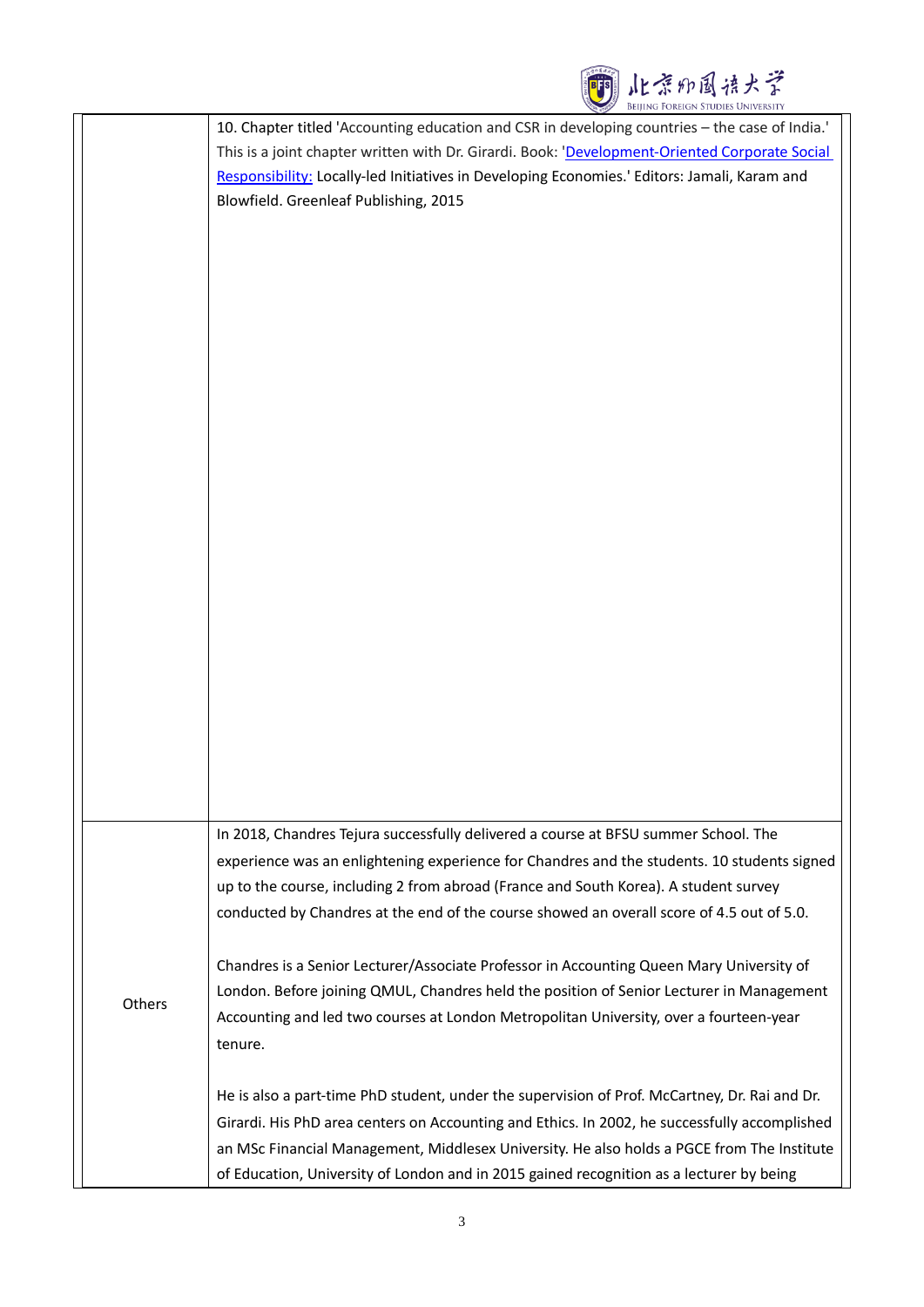| 水茶加国语大学                                                                                            |  |
|----------------------------------------------------------------------------------------------------|--|
| awarded the Senior Fellowship from the Higher Education Academy.                                   |  |
|                                                                                                    |  |
| His research area is tied-in to his passion for Accounting and Ethics, more specifically, the role |  |
| of Ethics in Accounting Education and Training. In 2015, with Dr. Girardi, they published a        |  |
| chapter in 'Development- Orientated Corporate Social Responsibility: Volume 2'.                    |  |
| Chandres is a member of the Member of British Accounting and Finance Association, Centre           |  |
| for Corporate Responsibility and Sustainable Development, Net Impact, Association of               |  |
| International Accountants, Social Responsibility Review Network, British Accounting                |  |
| Association Academic membership and regular attendee of Management Accounting                      |  |
| Research Group and British Academy of Management.                                                  |  |
| Chandres has also taught abroad, most recently at Sichuan University, Chengdu, China in            |  |
| 2016.                                                                                              |  |
| Outside of work, Chandres is a keen tennis player and has travelled extensively.                   |  |
| Source: http://www.busman.qmul.ac.uk/staff/tejurac.html                                            |  |

# **2. Course Description**

*Course Title* 

## **The Yin & Yang: Management Accounting using Excel & Ethical Decision-Making**

*Course Description*: Including but not restricted to course objectives and topics to be covered, teaching methods (lecture course or seminar course), and a brief description of assessment

**The Yin & Yang: Management Accounting using Excel and Ethical decision-making combines the two essential qualities globally required from Business School graduates to meet the needs of a multitude of different organisations. This short course aims to bring key management accounting theory to life with practical, real-life examples to aid decision making.**

**The course and other similar modules are firm fixtures in the majority of Accounting and Business Management programmes.**

**The course is flexible and can be designed for year one or two undergraduate students studying Business/Accounting based degrees. Indeed, final content and structure will be dependent on the cohort. The theoretical underpinnings will be illuminated with examples from a variety of organisation in America, Europe and China.**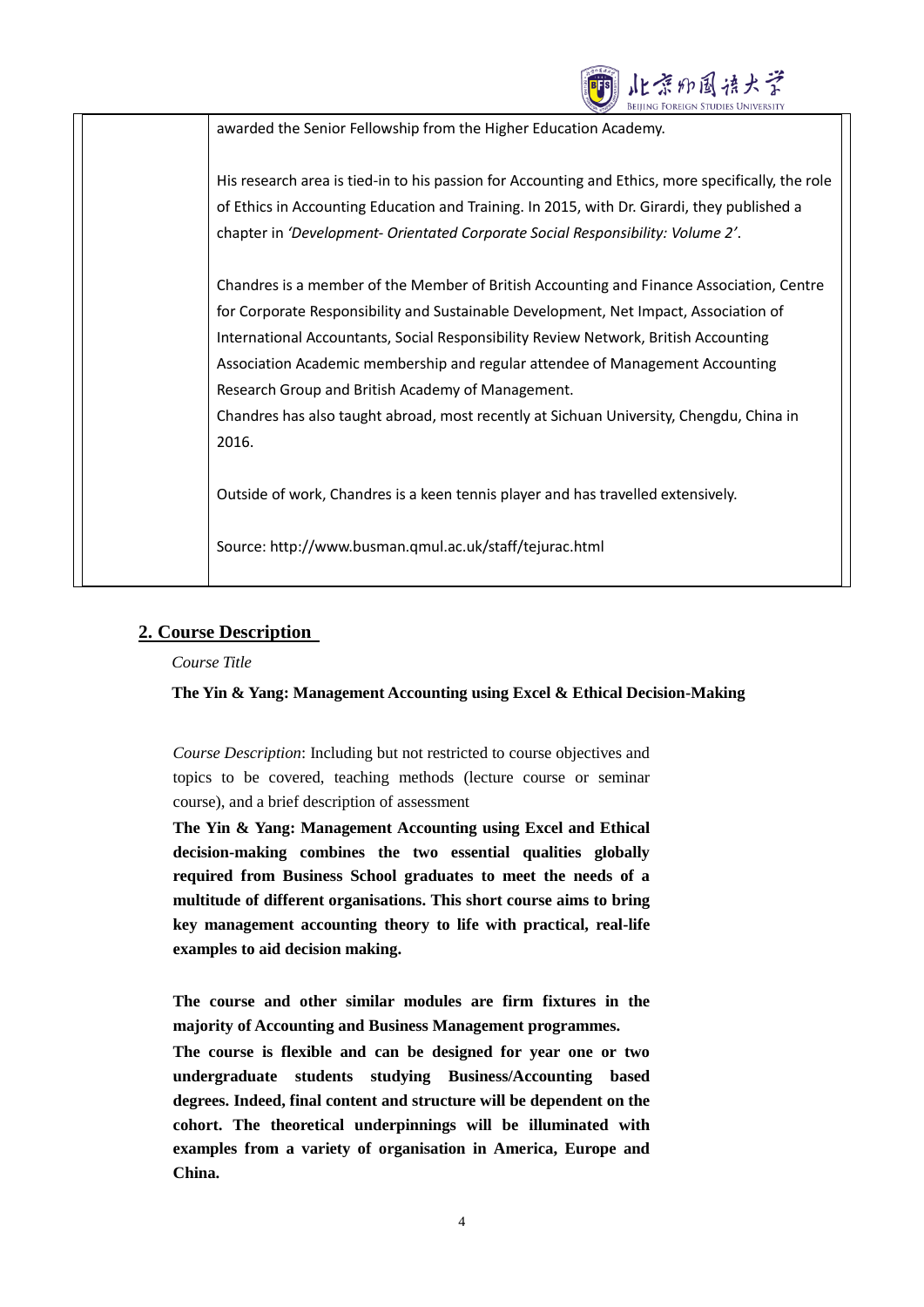

**Two key pedagogical elements of quantitative and qualitative encapsulated in case study-learning material will enhance the learning experience of students. Central to the course is Cost-Volume and Profit analysis, with each explored individually and in tandem with the other areas of Management Accounting, using the global industry standard in management accounting, Microsoft Excel.**

**The numerical exercises dissected by intellectual discussion for the purpose and ramification in an organisational context and its impact on different stakeholder groups.**

**Moreover, and a unique feature of this course is the discussion and consideration covering Corporate Social Responsibility (CSR), in particular, Ethics. The key purpose of this course is to enlighten and encourage students via education!**

**Depending on the number of students, delivery of this course will require the use computing resources- computers/laptop with pre-installed with Microsoft Excel. Such use and application will enhance much needed IT skills required by today's organisations, such as VLookup and IF statements. As such, adding to students employability skills.**

**Delivering this course is a highly respected and enthusiastic member of staff with over nineteen years of experience in lecturing, including fourteen as Senior Lecturer. Chandres possess essential lecturing qualifications and recognition; he holds a PGCE and Senior Fellowship of the internationally recognised Higher Education Academy.** 

**A structured bespoke programme designed to meet expectations of the University and the student cohort. to be constructed.**

#### *Course Language*

**English**

*Level of students:* Freshmen & Sophomore, or Junior & Above

**1. Ideally for years 1, 2 and 3 undergraduate students studying Business or Accounting.**

**2. Students must have laptop/computer with Microsoft Excel program, with basic knowledge of Excel.**